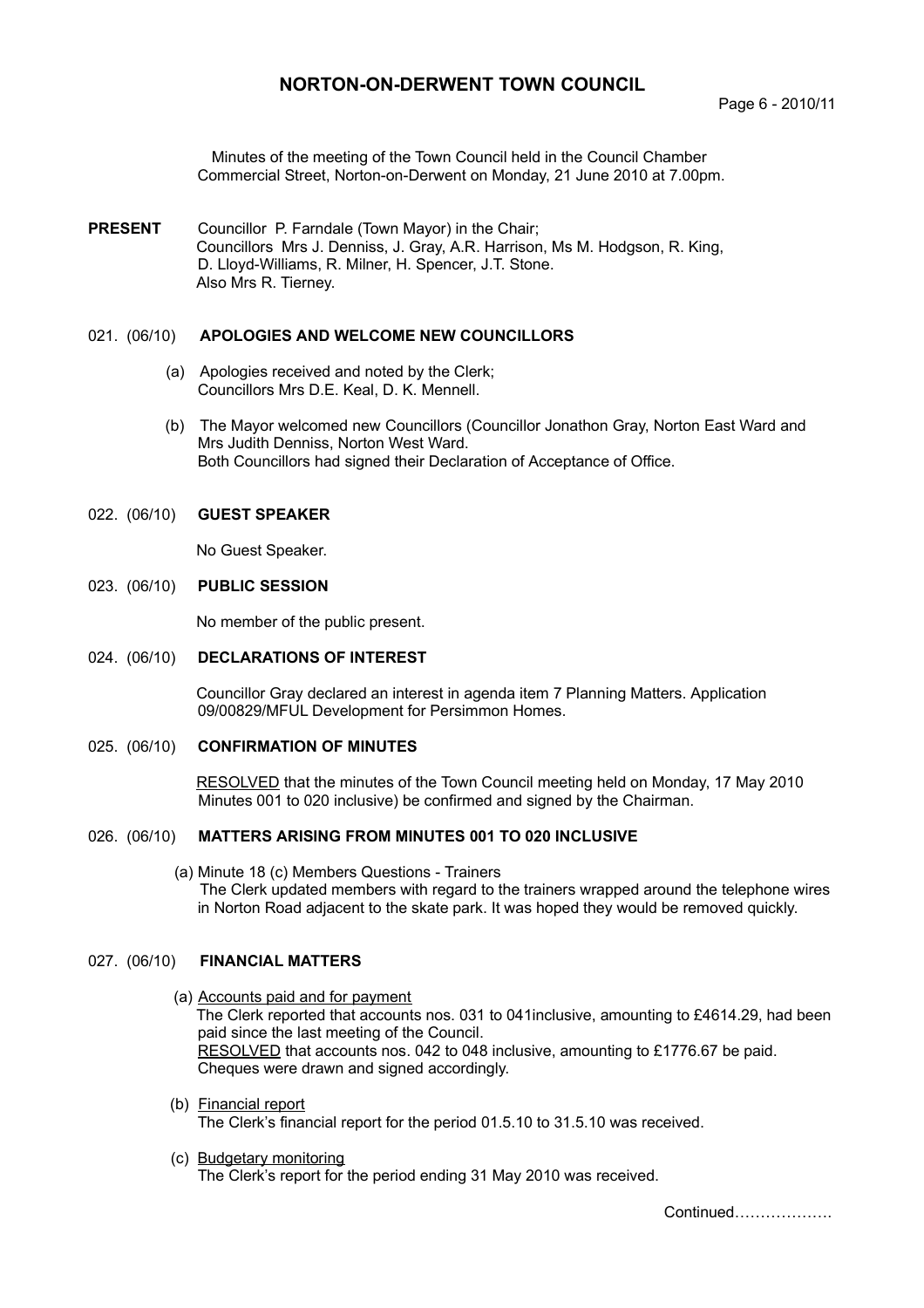### 027. (06/10) **FINANCIAL MATTERS** (continued)

- (d) Internal Audit RESOLVED that Yorkshire Internal Audit Services be re-appointed as the Town Council's Internal Auditors for the year 2010/11.
- (e) Accounts for the year ending 31 March 2010 and Annual Return to the External Auditor The Clerk had circulated copies of the Income and Expenditure Account and Balance Sheet for the financial year ending 31 March 2010, along with a copy of the Annual Return completed as far as was appropriate prior to approval of the accounts by the Council. RESOLVED that;
	- (i) The Accounts for the financial year ending 31 March 2010 be approved and duly signed in section 1 - The Statement of Accounts of the Annual Return to the External Auditor, by the Clerk in her capacity as Responsible Financial Officer and Councillor Farndale in his capacity as Chairman of the meeting;
	- (ii) The Statement of Assurance in section 2 of the Annual Return be approved and signed by the Chairman of the meeting and the Clerk;
	- (iii) The completion of section 4 of the Annual Return Annual Internal Audit Report be noted;
	- (iv) The Annual Return be submitted to the External Auditor.

### 028. (06/10) **PLANNING MATTERS**

- (a) Planning applications referred to the Town Council by Ryedale District Council, for comment and/or recommendation were dealt with as follows: -
- 10/00399/FUL Erection of 4No. three bedroom semi-detached dwellings and 1no. three bedroom detached dwelling with associated parking/amenity areas. Garages to the rear of Howe Road, Norton. For Yorkshire Housing (Mrs L Fargher) RESOLVED Recommend Approval. 10/00563/FUL Change of use and alteration of part ground floor/retail storage area together with first and second floor storage/office areas to form 2no. two bedroom apartments with shared external yard amenity area. 47 Commercial Street, Norton. For Mr V.J.P Maloney. RESOLVED Recommend Approval although members have concerns with regard to the amount of light available to the front apartment lounge and kitchen. They also have concerns with the viability of a retail unit that is that small. Members ask that both these issues be looked at, but that it is essential that a retail unit is retained. 10/00620/FUL Formation of 4no. additional parking spaces and installation of 3no. solar panels on flat roof Derwent Surgery, Norton Road, Norton. For Derwent Practice. RESOLVED Recommend Approval. 10/00642/FUL Erection of 2no. Two-bedroom semi-detached dwellings and terrace of 3no. Twobedroom dwellings together with a single detached garage, parking spaces and amenity areas. Land at Builders Yard, Langton Road, Norton. For Mr John Skelton. RESOLVED Recommend Refusal on the grounds that the properties in Sutton Street which are situated adjacent to this site would appear to be completely overlooked. Members also have reservations with the access to the site which does not appear to be of an adequate width.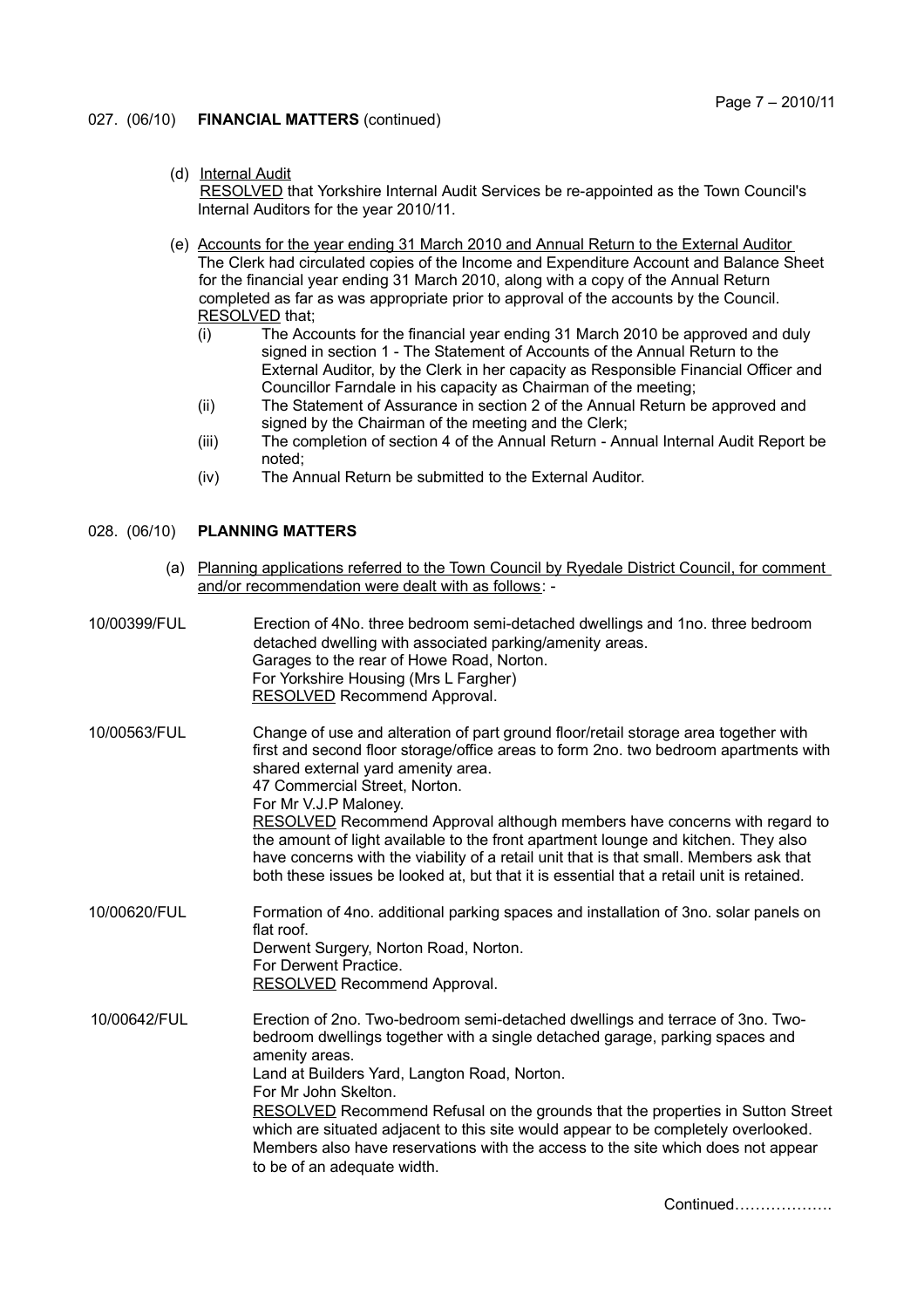### 028. (06/10) **PLANNING MATTERS** (continued)

| 09/00829/MFUL | Erection of 63no. Four-bed dwellings, 66no. Three-bed dwellings, 45no. Two-bed<br>dwellings, 12no. One-bed dwellings with associated garages and parking spaces,<br>area of open public space and formation of vehicular access. |
|---------------|----------------------------------------------------------------------------------------------------------------------------------------------------------------------------------------------------------------------------------|
|               | Land at Westfield Nurseries Scarborough Road, Norton.                                                                                                                                                                            |
|               | For Persimmon Homes.                                                                                                                                                                                                             |
|               | RESOLVED Recommend Refusal on the following grounds;                                                                                                                                                                             |
|               | Environmental issues - Members still believe that the flood risk associated<br>$\bullet$<br>with this site is still very high with too much pressure being placed upon<br>Prior Pot Beck.                                        |
|               | I Hility issues Milhile there has been an assessment of the severage system                                                                                                                                                      |

- Utility issues While there has been an assessment of the sewerage system which acknowledges the issues that exist with regard to developing this site. It is the belief of this Council that the improvements required need to be in place before any development is allowed. Members also still have concerns as to the capability of the electricity supply for this area.
- Highway issues As before the concerns of members are, this is a large development with a single access point on Scarborough Road and close to if not actually exiting on to part of a bend in the road. Thus causing more congestion on to what is an already busy major entry and exit road to the town.
- Infrastructure and Amenity issues Situated outside the development limits on the edge of Norton it would seem to members that in accessing local amenities ie Doctors, Dentists, Schools, Hospital and the local shopping centre, that the distances involved would only encourage more use of the car making for more congestion, especially with only the one crossing of the railway and two of the river within Malton and Norton. Other issues with regard to local amenities are, with a development of this

size is the capability of the local Schools, and other essential services such as Doctors and Dentists able to accommodate such an increase in projected numbers. A clear policy is essential.

(b) Planning decisions notified by Ryedale District Council:

Approved

10/00233/FUL Erection of a five bedroom dwelling with attached double garage. Land at 93 Welham Road, Norton.

- 10/00234/HOUSE Erection of two-storey extension to side. 30 Burdale Close, Norton.
- 10/00264/FUL Change of use of former Post Office/Shop (Use Class A1) to restaurant (Use Class A3) to include erection of replacement single storey extension to rear, alterations to ground floor front elevation and increase in height of section of boundary wall with no.23. Norton Post Office, 19-21 Church Street, Norton.

### 029. (06/10) **REPRESENTATION ON OTHER ORGANISATIONS**

RESOLVED that the following members be appointed to serve as the Council's representatives on the organisations listed below, for the year 2010/11.

| P. Farndale & Mrs D Keal       |
|--------------------------------|
| R. King                        |
| D.K. Mennell                   |
| D. Lloyd-Williams & J.T. Stone |
| A.R. Harrison & R. Milner      |
| H. Spencer                     |
| H. Spencer                     |
|                                |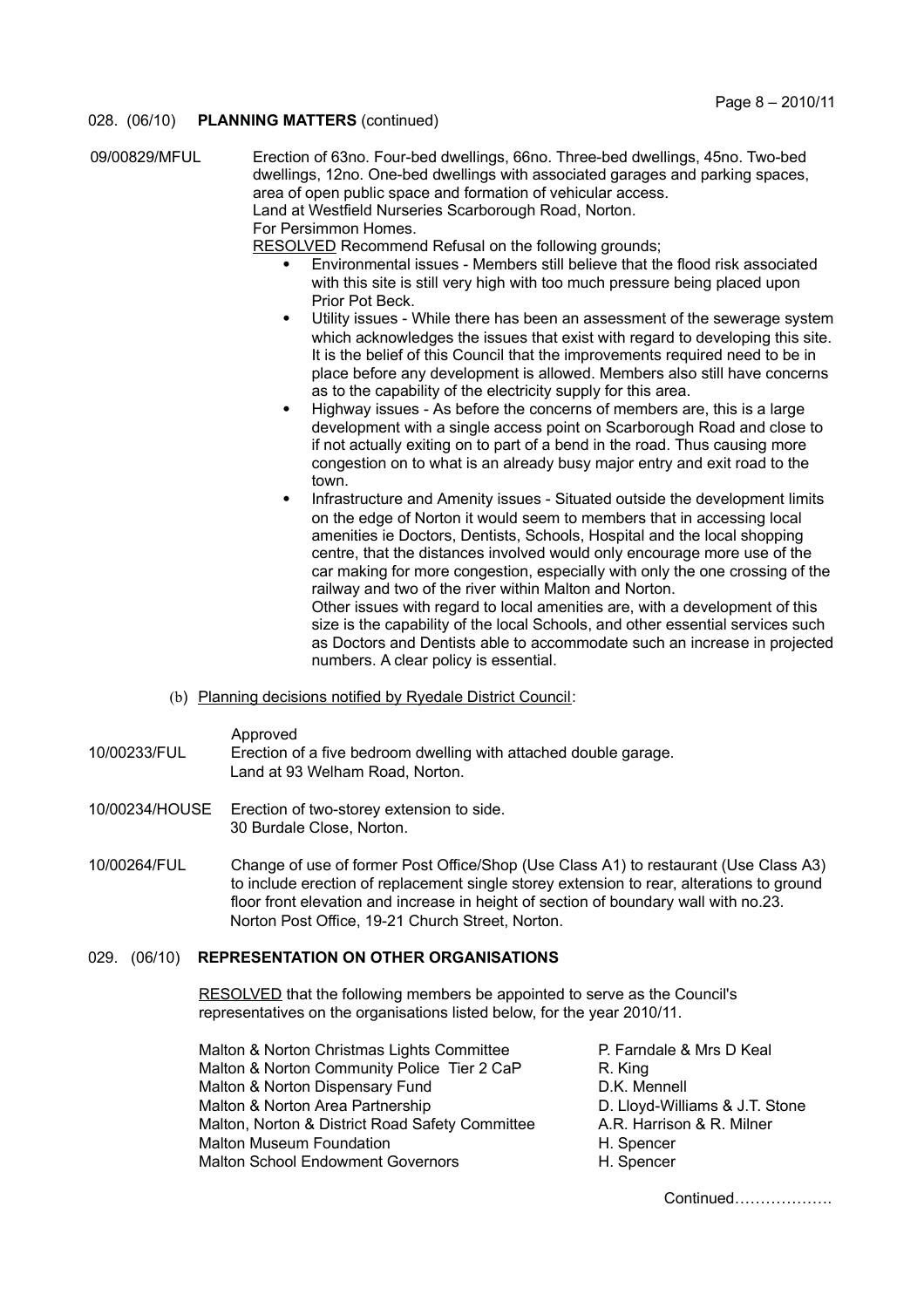## 029. (06/10) **REPRESENTATION ON OTHER ORGANISATIONS** (continued)

Milton Rooms Management Committee **J.** Gray North Yorkshire County Council Area Committee D.K. Mennell Norton Youth Brass Trustee Mrs D. Keal Ryedale Cameras in Action Management Committee R. King Ryedale Environmental Forum H. Spencer & J. Denniss Ryedale Five Towns Meeting P. Farndale & R. Milner Ryedale Skatepark Mrs D. Keal & H. Spencer Yorkshire Local Councils Associations Ryedale Branch P. Farndale, A.R. Harrison & J. Denniss.

### 030. (06/10) **NORTH YORKSHIRE COUNTY COUNCIL - PARISH CHARTER**

Members received a report and a draft Model Charter to be developed between the County Council, District Council and Town and Parish Councils. Which was considered and debated. It was agreed by members that they had no objections to the draft Charter, and awaited the implementation with interest.

### 031. (06/10) **PUBLIC AMENITY AREA - MILL STREET NORTON**

Members debated the future of this area that previously they had looked to sell to the adjacent property owner, if the Covenant pertaining to it could be removed. It was now felt that perhaps this area should be kept and improved as an open space. A proposal to look at selling the land was defeated by an amendment, that asked for costings to be obtained for improving the area prior to making any decision on the sale of the land.

RESOLVED that the Clerk obtain costings for removing the seating and replanting with various bushes at the Mill Street Amenity Area.

### 032. (06/10) **HIGHWAY MATTERS**

- (a) North Yorkshire County Council Local Transport Plan 2011-2016 . Members received a copy of the Local Transport Plan 2011 -2016 Draft Summary, which they noted.
- (b) North Yorkshire County Council Proposed Parking Restrictions Riverside View and Station Way. Members considered the proposed parking restrictions and it was RESOLVED to ask that Double Yellow Lines be extended on Riverside View past the

junction with Station Way, in order that traffic turning into Station Way is not impeded and that children crossing the road from the play area have a clear line of sight, with no parked cars blocking their view.

# 033. (06/10) **CORRESPONDENCE**

- (a) Ryedale Safer Neighbourhood Team Monthly Crime Statistics (May) for Malton and Norton. For information. Noted
- (b) My Malton The big Tidy Up, to meet in St Nicholas Street Car Park Sunday  $4^{\text{th}}$  July 2010. For information. Noted.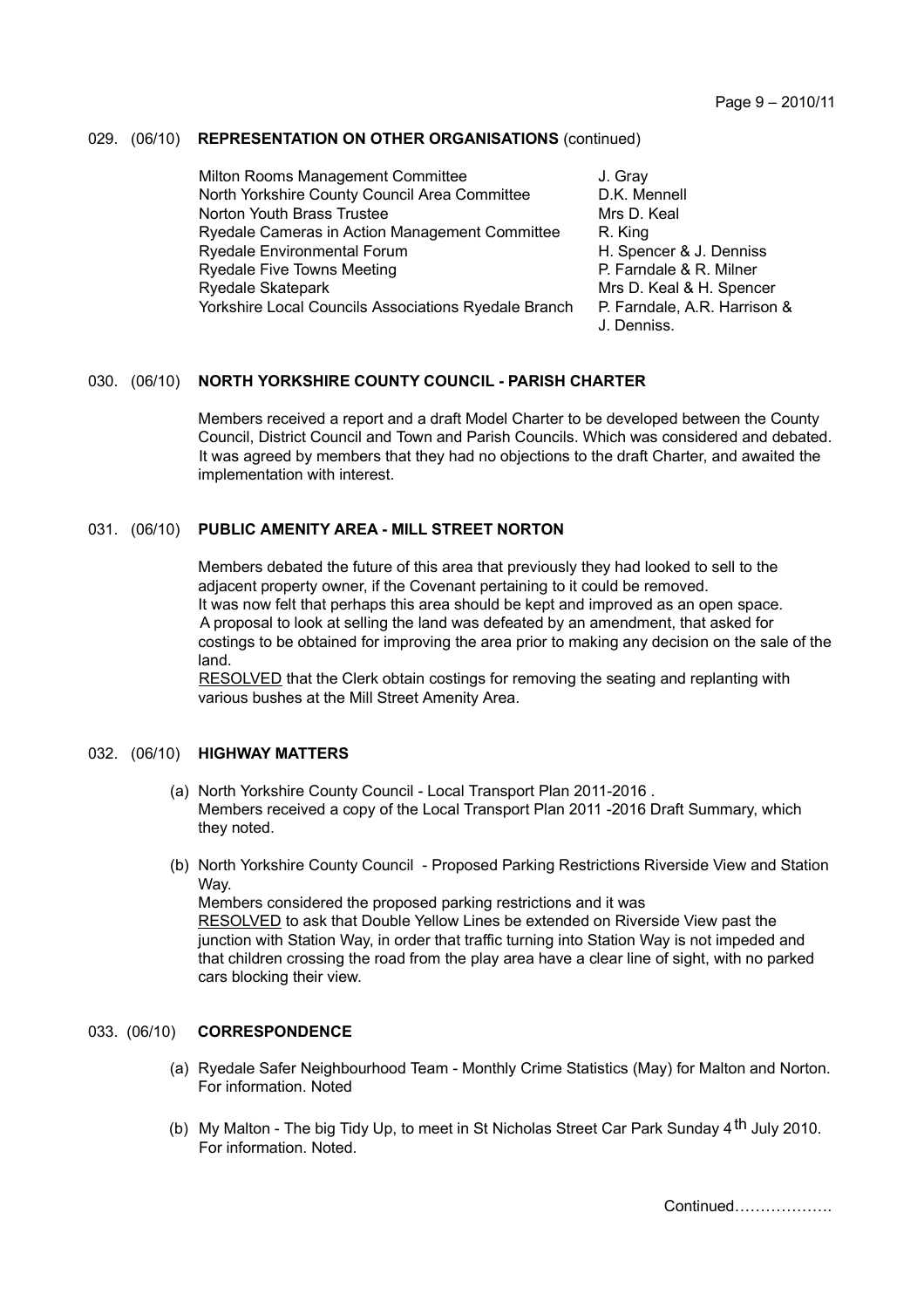### 034. (06/10) **CLERK'S REPORT**

- (a) HIGHWAY ISSUES.
	- (i) Commercial Street Improvement Scheme

The Clerk reported that having contacted Mr Marr (Highways Area Manager) with regard to all the grass that had been laid at the Wold Street junction which was not how it was shown on the agreed plan, and while he apologised for not contacting the Council prior to altering the plan, he had originally agree to put the scheme back to how it was meant to be, with paving and planters. However the Clerk had now received an e-mail from Mr Marr stating that due to further budget cuts would the Town Council agree to the grass staying.

The Clerk had been in contact with the contractors who cut the highway verges on behalf of the Town Council, as it was the Town Council that had taken responsibility for them on behalf of the County Council. When the grass cutting contractor had inspected this area of grass members would then have a clearer idea of how and if it could be maintained to an acceptable standard, bearing in mind it was the untidiness of this area that was the catalyst for the whole of the Commercial Street Scheme.

While the area around the bus shelter next to the Chapel had not been included in the upgrade the Clerk had also asked if there was any possibility this could be paved in line with the rest of the street. No answer had been received as yet.

Members debated the points raised and agreed that the best way forward was to call for an urgent meeting with the Highways Area Manager Mr Marr, and the County Councillor Stephen Shaw, and the County Council's Consultants Jacobs who had been responsible for designing the scheme. The Clerk to arrange the meeting as soon as possible.

(ii) Winter Maintenance

To report an update on winter maintenance from Mr Marr (Highways Area Manager) who attended the meeting of the Five Town Councils, held at Kirkbymoorside last week.

- Total budget for North Yorkshire for last years winter maintenance was 7milloin pounds, actual expenditure was 10million pounds. A certain amount of assistance with the overspend was expected from central funds, but part of the overspend would have to be covered from the highway maintenance budget for this year.
- **■** It was hoped that the allocation for this year would not be cut.

Footpath maintenance

- Highways would be subcontracting Priority 1. routes to Ryedale District Council, as they did last year. With the aim of having them salted by 9.00am every morning.
- Priority 2. routes or other footpaths the Council consider to be important, could be salted for a fee (unknown at present), but only if the District Council had the time and resources to undertake the extra work.
- Grit bins were available to be purchased at a cost of £85per bin and £75per bin for filling twice. Please note that if there was to be another bad winter, County Highways would probably not be able to fill the grit bins that were their responsibility never mind any that the Council may consider purchasing.

Members considered all the issues and asked that the Clerk obtain a plan of the Priority 2. footpaths in Norton, and also look into the costs involved with purchasing and storing salt for the Town Council. This item would then be looked at again.

(iii) Norton Sign Scarborough Road

Mr Marr had agreed to draw up some different designs for signs, along with their costings. The new sign could then be installed by the Highways Department as they had some work scheduled for Scarborough Road in the near future. Noted.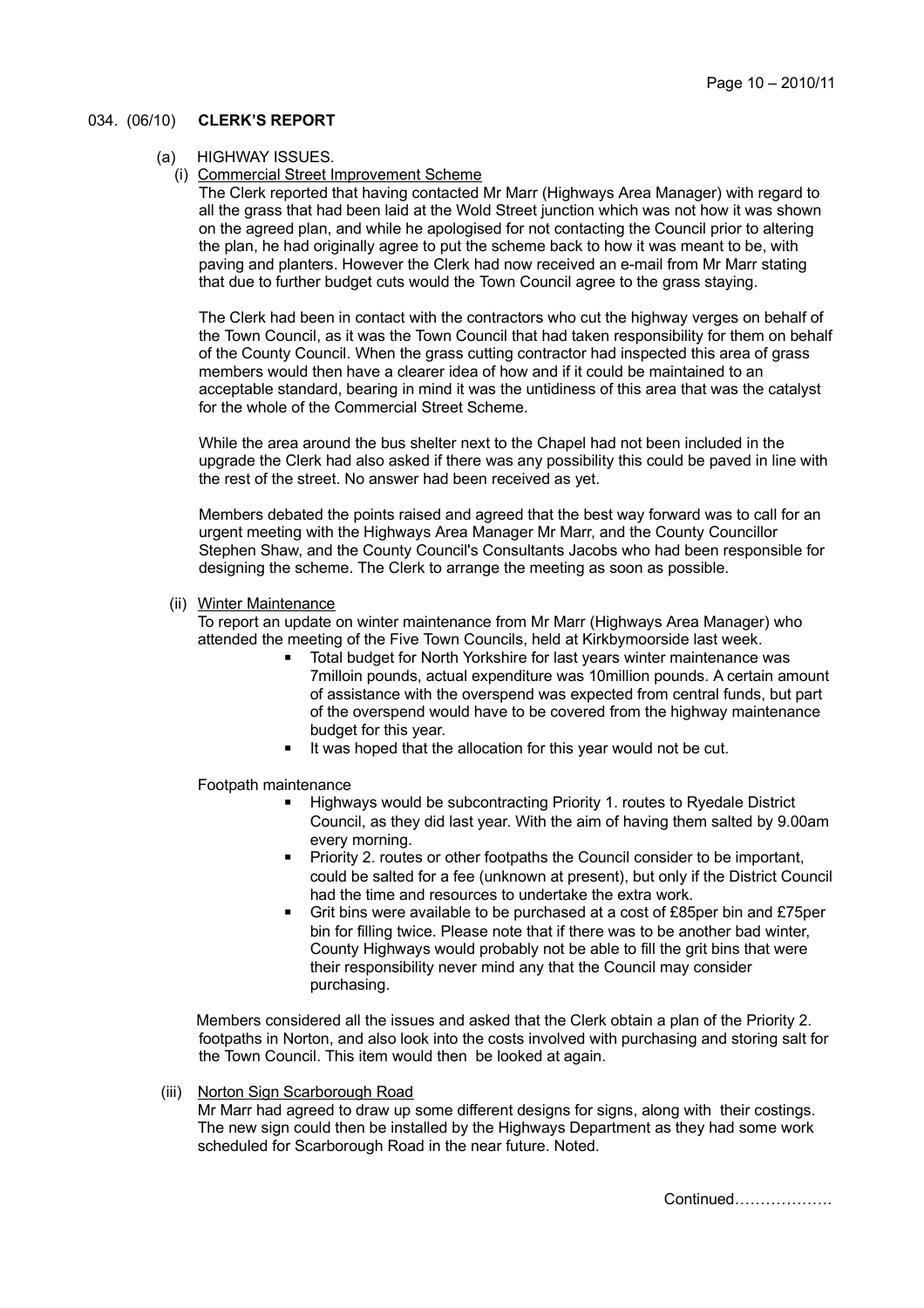- 034. (06/10) **CLERK'S REPORT** (continued)
	- (b) Maintenance of Hanging Baskets and other Displays To report that working with Malton Town Council, Scarborough Borough Council had now been contracted for the maintenance of the summer displays. This would be at the same cost as last year £85 per week. Noted by members.
	- (c) King George's Playing Field Re-development

To report that following the public Meeting on Monday 7 June 2010 the Clerk had written to Mr Paul Simpson, Senior Planning Officer at Ryedale District Council, asking that the money from the 106 Agreement be forthcoming so that the order for the re-development could be placed. No reply to date.

Following on from the Public Meeting, Bright Steels could see no problem in having another camera installed on their system if that was what the Council feels would be necessary. They would however appreciate it if the Council considered renewing the perimeter fence running along the boundary with the lane onto their property, as at the moment this fence was too easily scaled and in poor condition.

Members agreed to investigate the possibility of renewing the fence and asked the Clerk to look at the possible costs involved.

### 035. (06/10) **TOWN MAYOR/CHAIRMANS REPORT**

The Mayor reported on his attendance at:

- The Ryedale Five Towns meeting held at Kirkbymoorside.
- The production of 'Oliver' held at the Milton Rooms
- The Armed Forces Day Ceremony held at Ryedale House.

### 036. (06/10) **REPORTS OF REPRESENTATIVES ON OTHER ORGANISATIONS**

Councillor Lloyd-Williams reported on the Malton Museum attaining National Accreditation. This would mean that they would now be able to access many other possible areas of funding.

Councillor Harrison reported on his attendance at;

◦ The meeting of the Local Councils Associations meeting held at Ryedale House.

### 037. (06/10) **MEMBERS' QUESTIONS**

- (a) Councillor Spencer asked if the Clerk could contact the grass cutting contractors and ask why they were not cutting the full length of the Riverside as they were supposed to. The Clerk to make enquiries.
- (b) Councillor Mrs Denniss asked if the poor condition of the footpath in St Nicholas Street could be reported. The Clerk agreed to report it to Highways.
- (c) Councillor Milner asked if the relevant authority could arrange for the hedge running along Springfield Garth to be cut back so as to allow for the street light to be seen, and also the hedge belonging to No.12 Church street was overgrowing the footpath and could this one also be cut back. The Clerk to make enquiries.
- (d) Councillor King asked if an update on the length of time the Commercial Street works were going to take to conclusion could be obtained, and also was it possible to know if the project was being brought in on budget. The Clerk to contact Mr Marr, who would hopefully be able to update Councillor King at the meeting that was being arranged.